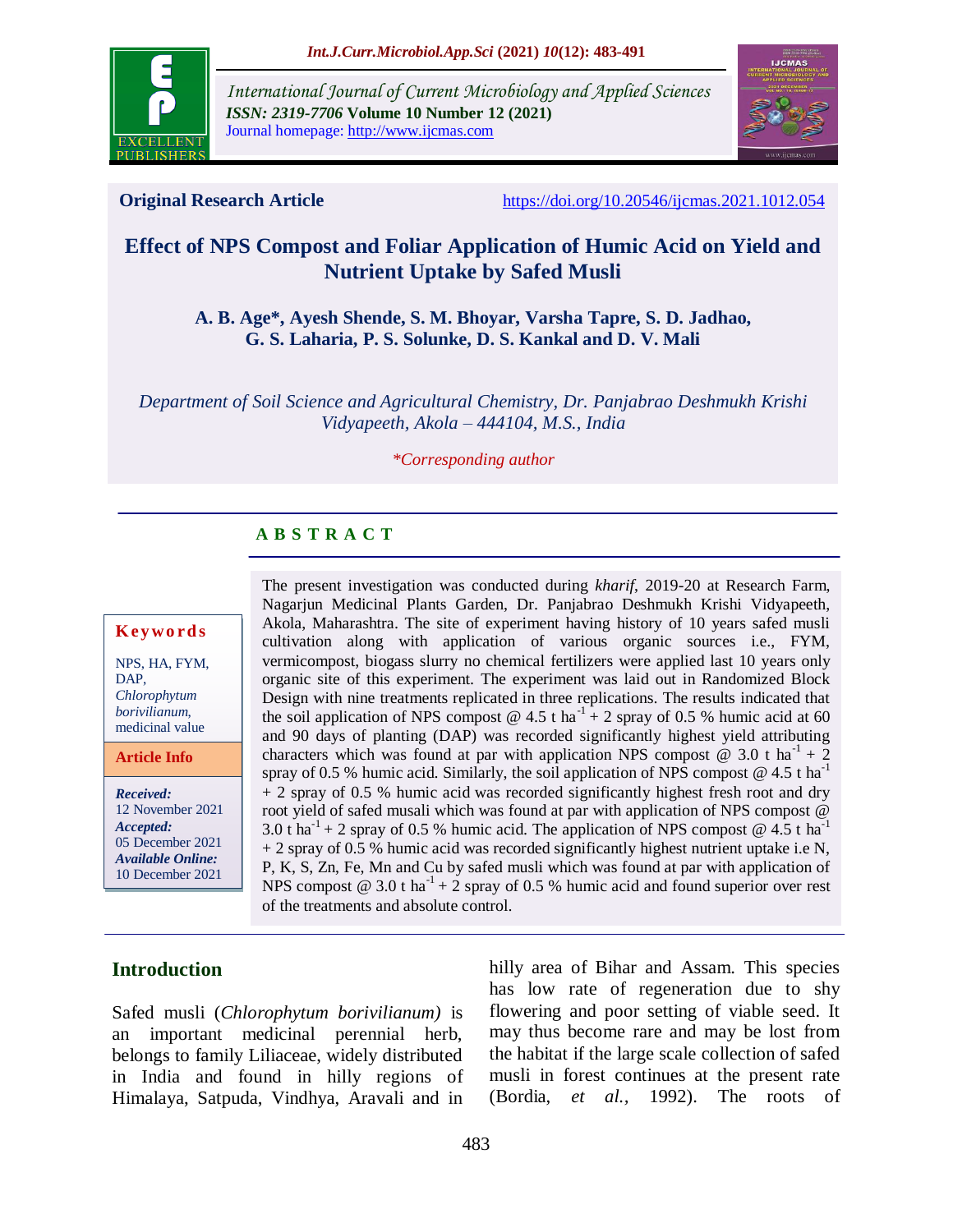*Chlorophytum borivilianum* have great medicinal value due to saponin content and used extensively in Ayurvedic medicines. The economic part of the herb is root and is well known tonic and aphrodisiac drug given to cure general debility. Tribals in central India use leaves of this herb for vegetable purpose. The genus *chlorophytum* consist of more than 300 species in the world and only 13 are available in India out of which six are more important.

The species of *Chlorophytum borivilanum*  contains more saponin and good yielding potentials as compared to other species of Safed musli and therefore having commercial value. Safed musli have annual demand around 35000 MT while only 15000 MT is the production. Now a day, there is a very vast demand all over the world (especially gulf countries and cold countries). Due to its vast demand it is very costly and become a hot cake among medicinal plants. The roots also having aphrodisiac properties and, therefore, it is an important ingredient of herbal tonic to cure general debility and male sterility (Kirtikar and Basu, 1975). The major constituents of safed musli are carbohydrates (42%), proteins (8- 9%), root fibers (3-4%), saponin (2-17%) reported by Seth *et al.,* (1991).

Soil organic matter with associated microbial activity plays a major role in the nutrient cycling process in soil leading to enhanced nutrient availability. Increasing plant biomass production per unit cropped area, increasing biomass return per unit to cropped area and decreasing soil organic matter loss have been identified as the major considerations to maintain the soil organic matter balance. Thus, low input sustainable agriculture and the reduced chemical input concept focus on the reconsideration of agricultural practices such as burning crop residues and organic matter recycling into soil, in order to maintain and

preserve soil organic matter at an adequate level and to sustain arable land (Grubinger 1992). Farm yard manure (FYM) contains very small amounts of major nutrients (NPK). It is, however, difficult to obtain sufficient FYM, considering the fast growing urban population in India, and the cost of transportation is high. Farm residues, city rubbish and agro-based industrial wastes could be used as alternatives to FYM to maintain soil physical, chemical and biological quality (Swarup *et al.,* 2000) and to sustain crop productivity.

Humic acid effectively improves soil fertility and crop production especially in poor soils and alkaline-calcareous soils (Rajpar *et al.,* 2011). The humic acid based on fertilizers causes yield increase (Mohamed *et al.,* 2009), stimulation of plant enzymes and hormones and soil fertility (Sarir *et al.,* 2005; Mart, 2007). Several research works have been prominently shown the positive benefits of application of humic acid on higher plants (Ashraf *et al.,* 2005; Susilawati *et al.,* 2009; Mackowiak *et al.,* 2001).

In a study, application of compost and humic acid caused to increase yield of strawberry significantly in comparison with the mineral fertilizers (Shehata *et al.,* 2011). Zaki *et al.,* (2006) observed the enhancement of shoot number in the plants, leaf area, total yield, fresh weight and phosphorus amount by application of 1  $g \tilde{l}^{-1}$  humic acid as foliar application. In research, all morphological traits such as plant height, number of leaf and stem in plant, fresh weight of leaf, yields and yield components of cucumber showed effective influence in response to high concentration of humic acid  $(3 \text{ g } l<sup>-1</sup>)$  and Ecormon  $(0.45 \text{ cm } l^{\text{-}1})$  in comparison with other treatment. Foliar application of humic acid and biostimulators led to positive effects on plant growth, fruit set and improvement of cucumber production (El-Nemr *et al.,* 2012).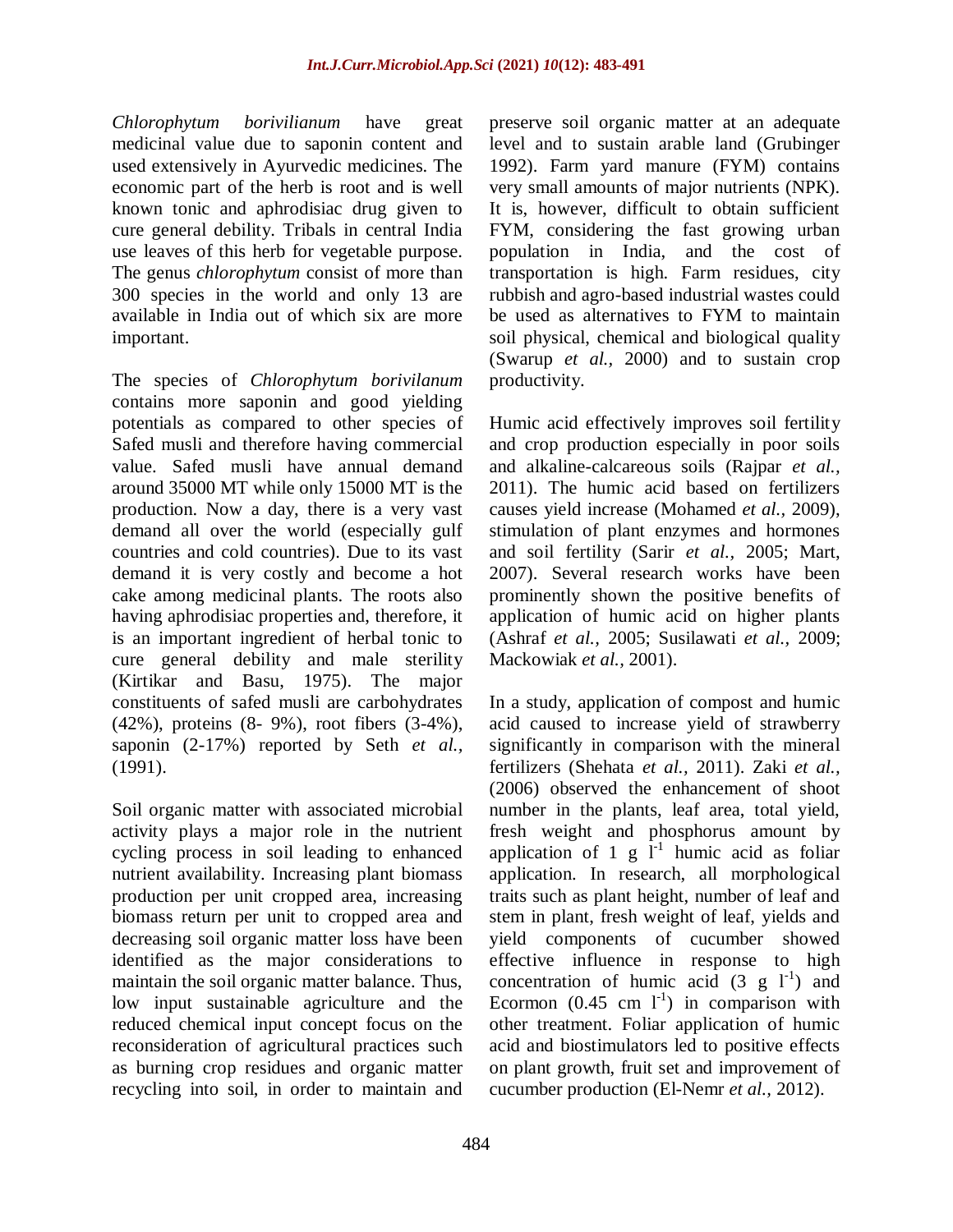#### **Materials and Methods**

The present investigation was carried out during kharif 2019-20 at Research Farm, Nagarjun Medicinal Plant Garden, Department of Soil Science and Agricultural Chemistry, Dr. Panjabrao Deshmukh Krishi Vidyapeeth, Akola. The site of experiment was conducted having history of 10 years, safed musli cultivation along with application of various organic sources i.e., compost, FYM, biogas slurry no chemical fertilizers were applied last 10 years, only organic site of this experiment. For knowing the effect of NPS and vermicompost this experiment has been conducted on safed musli. The soil of experiment site was shallow black swell shrink, montmorillonitic mineralogy with clay texture and classified under Vertisols. The initial soil properties at the start of experiment (kharif, 2019-20) was slightly alkaline (8.11), non-saline  $(0.32)$  $dS$  m<sup>-1</sup>), moderately calcareous (8.96%) and moderately high in organic carbon  $(5.16 \text{ g kg}^{-1})$ . The available nitrogen was low  $(226 \text{ kg} \text{ ha}^{-1})$ , medium in available phosphorus  $(15.83 \text{ kg ha}^{-1})$  and high in available potassium  $(267 \text{ kg} \text{ ha}^{-1})$  while marginal in available sulphur  $(10.88 \text{ mg kg}^{-1})$ . The experimental soil was sufficient in DTPA Zn, Fe, Mn and Cu. The plant samples were dried in shade and then oven dried at  $65<sup>0</sup>C$ . Then the plant samples were powdered with the help of grinder and stored in butter paper bags. The analysis has been done as per standard procedure. The plot wise yield of fresh and dry roots of safed musali has been recorded. The data subjected to statistical analysis as per Gomez and Gomez (1984).

#### **Results and Discussion**

## **Fresh, Dry root yield and Dry matter yield of safed musali**

The fresh root and dry root yield of safed musali (Table1) were recorded significantly highest with application of NPS compost @ 4.5 t ha<sup>-1</sup> + 2 spray of 0.5 % humic acid at 60 and 90 DAP  $(33.29 \text{ q ha}^{-1})$  and acid  $(5.13 \text{ q ha}^{-1})$ <sup>1</sup>) respectively which was found at par with the application of NPS compost  $@ 3.0$  t ha<sup>-1</sup> + 2 spray of 0.5 % humic acid and found superior over rest of treatments and in absolute control. The increase in root yield obtained with humic acid content with large quantity of organic matter and humic acid of safed musli which recorded in better crop growth and ultimately the root yield. The application of humic acid at 60 DAP have stimulated higher photosynthetic pigment accumulation and greater photosynthetic efficiency. These results agree with the findings of Padem *et al.,* (1999).

Similarly, the dry matter accumulation varied from 0.97 to 2.62 q ha<sup>-1</sup>. The significantly highest dry matter accumulation of safed musli were recorded with application of NPS compost  $\omega$  4.5 t ha<sup>-1</sup> + 2 spray of 0.5 % humic acid  $(2.62 \text{ q ha}^{-1})$  which was found at par with the application of NPS compost  $@ 3.0$  t ha<sup>-1</sup> + 2 spray of 0.5 % humic acid  $(2.50 \text{ q ha}^{-1})$ . Similar results reported by (Wankhade *et al.,* 2004).

## **Total uptake of nitrogen**

The safed musli leaves and root (Table 2) were recorded significantly highest nitrogen uptake with soil application of NPS compost  $\omega$  4.5 t ha<sup>-1</sup> + 2 spray of 0.5 % humic acid at 60 and 90 DAP 7.32 kg ha<sup>-1</sup> and 16.67 kg ha<sup>-1</sup> respectively which was found at par with application of NPS compost  $\omega$  3.0 t ha<sup>-1</sup> + 2 spray of 0.5 % humic acid  $(6.70 \text{ kg ha}^{-1})$  and 14.49 kg ha<sup>-1</sup> respectively. The lowest nitrogen uptake in safed musli leaves (2.06 kg ha<sup>-1</sup>) was recorded in control. However, significantly highest total nitrogen uptake by safed musli was observed with the application of NPS compost @ 4.5 t ha<sup>-1</sup> + 2 spray of 0.5 % humic acid(23.99 kg ha<sup>-1</sup>) which was found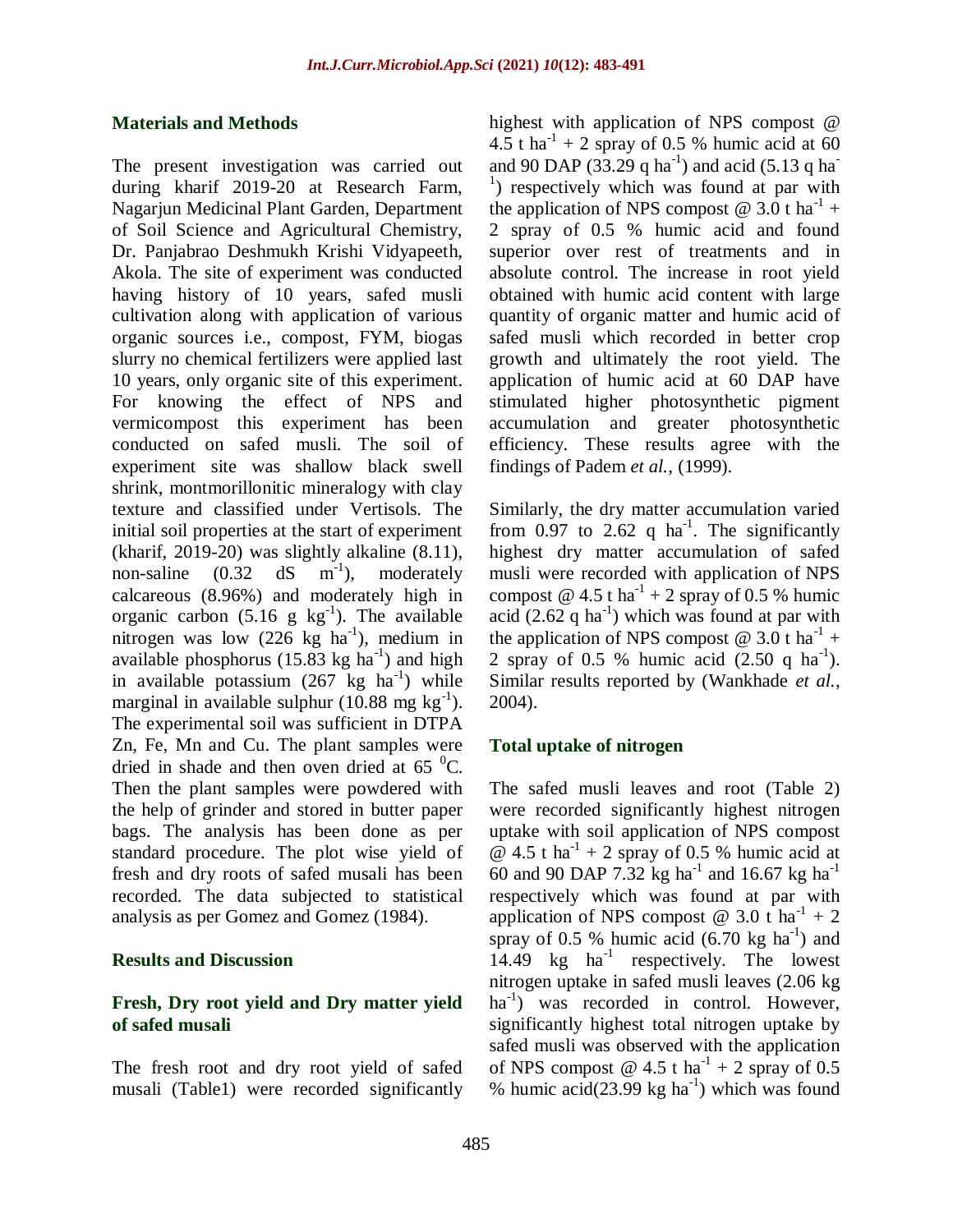at par with treatment NPS compost  $@ 3.0 t$  ha  $1 + 2$  spray of 0.5 % humic acid (21.19 kg ha <sup>1</sup>). The lowest total nitrogen uptake in safed musli was recorded in control  $(7.85 \text{ kg ha}^{-1})$ .

This might be attributed to favourable effects of NPS compost at sowing and 2 spray of 0.5 % humic acid at 60 and 90 DAP might have helped in higher fixation of atmospheric nitrogen resulting in increase in yield and uptake of nitrogen. The similar findings reported by Wankhade *et al.,* (2004) and Joy *et al.,* (2005).

## **Total uptake of phosphorus**

The application of NPS compost  $@$  4.5 t ha<sup>-1</sup> + 2 spray of 0.5 % humic acid (Table 3) was recorded significantly higher phosphorus uptake by safed musli leaves (1.88 kg ha- $1$ ),root (4.23 kg ha<sup>-1</sup>) and total uptake of phosphorus  $(6.10 \text{ kg ha}^{-1})$  respectively which was found at par with application of NPS compost  $@3.0$  t ha<sup>-1</sup> + 2 spray of 0.5 % humic acid 1.78 kg ha<sup>-1</sup>, 3.96 kg ha<sup>-1</sup>, 5.74 kg ha<sup>-1</sup> respectively. The lowest phosphorus uptake by safed musli leaves and roots were recorded in absolute control. This might be due to the application of NPS compost which content organic matter and also humic acid which resulted in accumulation of nutrients by the crop. Findings are in close accordance with the result reported by Wankhade *et al.,* (2004), Tufenkci *et al.,* (2006) and Noroozisharaf *et al.,* (2018).

## **Total uptake of potassium**

The total uptake of potassium by safed musli as influenced by various treatments is given in Table 4. The significantly higher potassium uptake by safed musli leaves was observed with the application of NPS compost @ 4.5 t  $ha^{-1}$  + 2 spray of 0.5 % humic acid (5.63 kg) ha<sup>-1</sup>) and it was found at par with treatment NPS compost  $@3.0$  t ha<sup>-1</sup> + 2 spray of 0.5 %

humic acid  $(5.35 \text{ kg} \text{ ha}^{-1})$ . Similarly, the significantly higher potassium uptake by safed musli roots was observed with the application of NPS compost  $\omega$  4.5 t ha<sup>-1</sup> + 2 spray of 0.5 % humic acid  $(16.04 \text{ kg ha}^{-1})$  and it was found at par with treatment NPS compost  $@ 3.0 t$  ha<sup>-</sup>  $1 + 2$  spray of 0.5 % humic acid (14.82 kg ha) <sup>1</sup>). Whereas the significantly highest total potassium uptake by safed musli (21.68 kg ha<sup>-</sup> <sup>1</sup>) was observed with the application of NPS compost  $@ 4.5 t ha-1 + 2 sprav of 0.5 %$ humic acid which was found at par with treatment NPS compost @ 3.0 t ha<sup>-1</sup> + 2 spray of 0.5 % humic acid  $(20.17 \text{ kg} \text{ ha}^{-1})$ . The lowest total potassium uptake by safed musli  $(10.08 \text{ kg} \text{ ha}^{-1})$  was recorded in absolute control. These results are in close accordance with the result reported by Wankhade *et al.,* (2004), Tufenkci *et al.,* (2006).

## **Total uptake of sulphur**

The significantly highest sulphur uptake (Table 5) by safed musli leaves, root and total uptake observed with the application of NPS compost  $\omega$  4.5 t ha<sup>-1</sup> + 2 spray of 0.5 % humic acid i.e. 1.00, 1.82 and 2.82 kg ha<sup>-1</sup> respectively which was found at par with application of NPS compost @ 3.0 t ha<sup>-1</sup> + 2 spray of 0.5 % humic acid and found superior over rest of the treatments and absolute control. The lowest sulphur uptake by safed musli leaves, roots and total uptake of sulphur were recorded in absolute control. The increment sulphur content in roots and leaves of safed musli with the application of NPS compost and humic acid resulted in higher content of sulphur in NPS compost and humic acid which might have promoted production of higher amount of above grounds dry matter that could have led to higher acquisition of nutrients ultimately resulted in higher nutrient content in leaves higher nutrient coupled with higher roots and leaves yield lead to higher nutrient uptake reported by Kumar *et al.,* (2003) and Chiaiese *et al.,* (2004).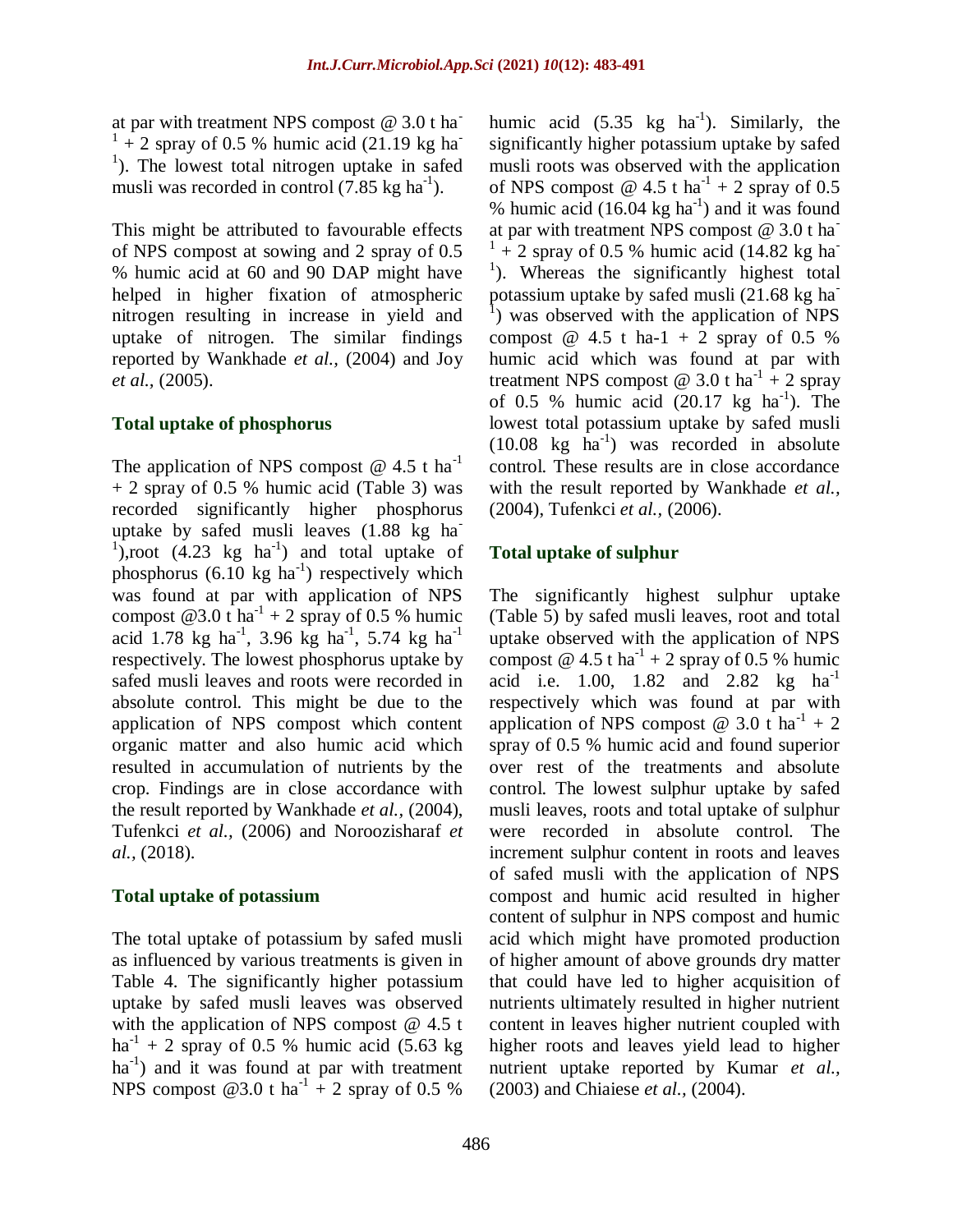| <b>Treatments</b> |                                                               | Yield $(q \text{ ha}^{-1})$ |            |            |  |
|-------------------|---------------------------------------------------------------|-----------------------------|------------|------------|--|
|                   |                                                               | Fresh                       | <b>Dry</b> | <b>Dry</b> |  |
|                   |                                                               | root                        | root       | matter     |  |
| $T_{1}$           | Absolute control                                              | 22.53                       | 3.17       | 0.97       |  |
| $T_{2}$           | Vermicompost $@ 5$ t ha <sup>-1</sup>                         | 25.76                       | 4.03       | 1.98       |  |
| $T_{3}$           | NPS Compost $@3t \text{ ha}^{-1}$                             | 27.65                       | 4.43       | 2.13       |  |
| $T_{4}$           | Vermicompost @ 2.5 t ha <sup>-1</sup> + 2 spray of 0.5 % HA   | 26.65                       | 4.13       | 2.05       |  |
| $T_{\rm 5}$       | Vermicompost @ $5.0$ t ha <sup>-1</sup> + 2 spray of 0.5 % HA | 27.38                       | 4.47       | 2.10       |  |
| $T_{6}$           | Vermicompost @ 7.5 t ha <sup>-1</sup> + 2 spray of 0.5 % HA   | 27.78                       | 4.61       | 2.15       |  |
| $\mathbf{T}_7$    | NPS Compost @ $1.5$ t ha <sup>-1</sup> + 2 spray of 0.5 % HA  | 29.76                       | 4.63       | 2.32       |  |
| $T_{8}$           | NPS Compost @ $3.0 \text{ t ha}^{-1}$ + 2 spray of 0.5 % HA   | 30.36                       | 4.87       | 2.50       |  |
| T <sub>9</sub>    | NPS Compost $@$ 4.5 t ha <sup>-1</sup> + 2 spray of 0.5 % HA  | 33.29                       | 5.13       | 2.62       |  |
|                   | $SE(m) \pm$                                                   | 2.36                        | 0.17       | 0.10       |  |
|                   | CD at $5\%$                                                   |                             | 0.52       | 0.31       |  |

**Table.1** Effect of NPS compost and foliar application of humic acid on the fresh and dry yield of Safed musli

**Table.2** Effect of NPS compost and foliar application of humic acid on total nitrogen uptake by safed musli.

|                | <b>Treatments</b>                                            | Nitrogen uptake $(kg ha-1)$ |              |              |  |
|----------------|--------------------------------------------------------------|-----------------------------|--------------|--------------|--|
|                |                                                              | <b>Leaves</b>               | <b>Roots</b> | <b>Total</b> |  |
| $T_1$          | Absolute control                                             | 2.06                        | 5.78         | 7.85         |  |
| T <sub>2</sub> | Vermicompost $@ 5t$ ha <sup>-1</sup>                         | 4.57                        | 8.22         | 12.79        |  |
| $\mathbf{T}_3$ | NPS Compost $@3t ha^{-1}$                                    | 5.26                        | 9.92         | 15.18        |  |
| T <sub>4</sub> | Vermicompost @ 2.5 t ha <sup>-1</sup> + 2 spray of 0.5 % HA  | 5.11                        | 9.64         | 14.75        |  |
| $T_5$          | Vermicompost @ 5.0 t ha <sup>-1</sup> + 2 spray of 0.5 % HA  | 5.45                        | 11.23        | 16.67        |  |
| $T_6$          | Vermicompost @ 7.5 t ha <sup>-1</sup> + 2 spray of 0.5 % HA  | 5.70                        | 11.79        | 17.49        |  |
| T <sub>7</sub> | NPS Compost @ $1.5 \text{ tha}^{-1}$ + 2 spray of 0.5 % HA   | 6.21                        | 12.98        | 19.20        |  |
| $T_8$          | NPS Compost @ 3.0 t ha <sup>-1</sup> + 2 spray of 0.5 % HA   | 6.70                        | 14.49        | 21.19        |  |
| T <sub>9</sub> | NPS Compost @ $4.5$ t ha <sup>-1</sup> + 2 spray of 0.5 % HA | 7.32                        | 16.67        | 23.99        |  |
|                | $SE(m)$ ±                                                    | 0.50                        | 1.18         | 1.21         |  |
|                | $CD$ at $5%$                                                 | 1.51                        | 3.55         | 3.63         |  |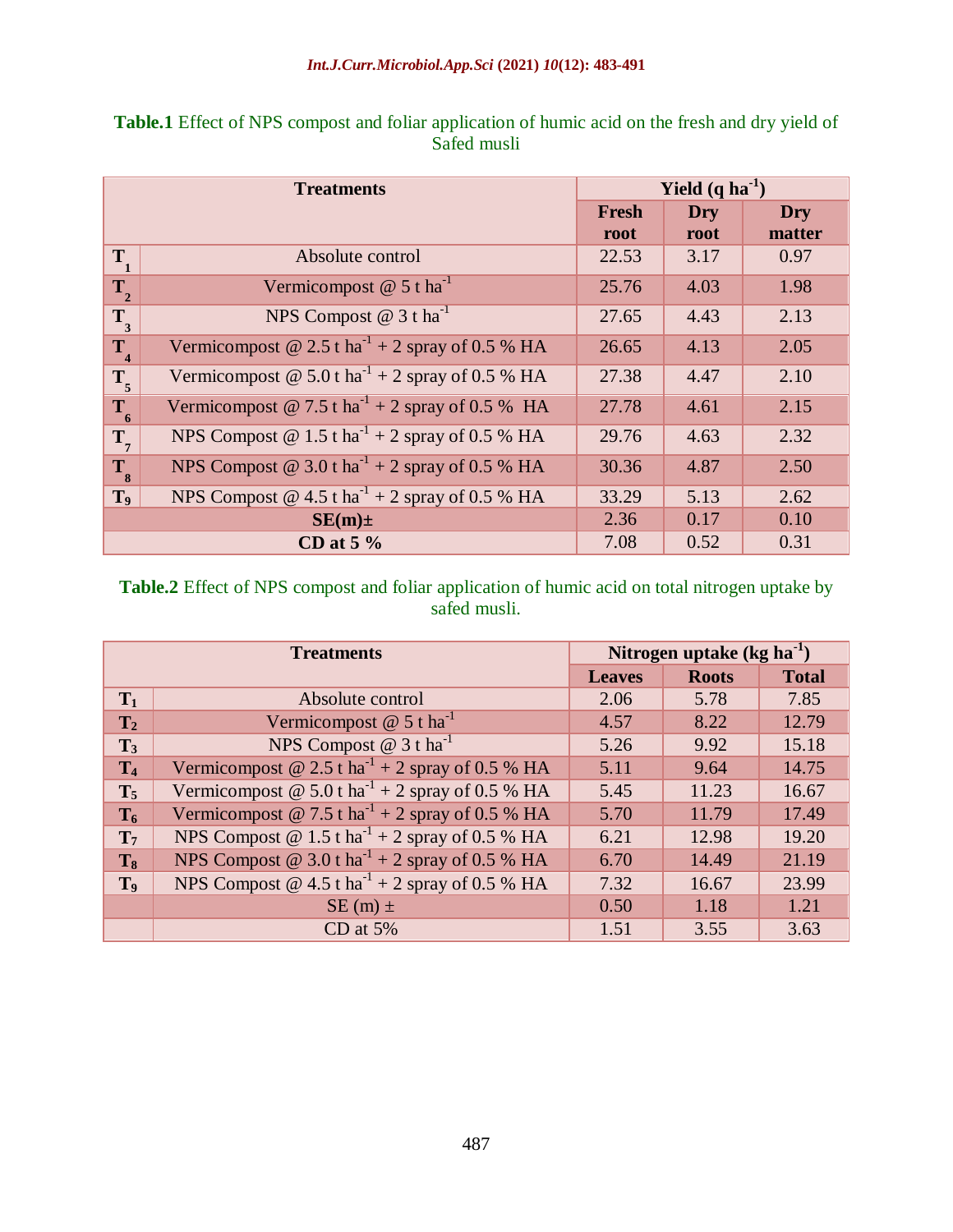| <b>Treatments</b> |                                                              | <b>Phosphorus uptake</b><br>$(kg ha^{-1})$ |              |              |  |
|-------------------|--------------------------------------------------------------|--------------------------------------------|--------------|--------------|--|
|                   |                                                              | <b>Leaves</b>                              | <b>Roots</b> | <b>Total</b> |  |
| $\mathbf{T}_1$    | Absolute control                                             | 0.40                                       | 2.18         | 2.58         |  |
| T <sub>2</sub>    | Vermicompost $@ 5t \text{ ha}^{-1}$                          | 0.87                                       | 3.15         | 4.02         |  |
| $T_3$             | NPS Compost $@3t$ ha <sup>-1</sup>                           | 1.00                                       | 3.30         | 4.30         |  |
| T <sub>4</sub>    | Vermicompost @ 2.5 t ha <sup>-1</sup> + 2 spray of 0.5 % HA  | 1.15                                       | 3.24         | 4.39         |  |
| $T_5$             | Vermicompost @ 5.0 t ha <sup>-1</sup> + 2 spray of 0.5 % HA  | 1.19                                       | 3.22         | 4.41         |  |
| $T_6$             | Vermicompost @ 7.5 t ha <sup>-1</sup> + 2 spray of 0.5 % HA  | 1.46                                       | 3.33         | 4.79         |  |
| $\mathbf{T}_7$    | NPS Compost @ $1.5$ t ha <sup>-1</sup> + 2 spray of 0.5 % HA | 1.63                                       | 3.62         | 5.25         |  |
| $T_8$             | NPS Compost @ $3.0$ t ha <sup>-1</sup> + 2 spray of 0.5 % HA | 1.78                                       | 3.96         | 5.74         |  |
| T <sub>9</sub>    | NPS Compost @ $4.5$ t ha <sup>-1</sup> + 2 spray of 0.5 % HA | 1.88                                       | 4.23         | 6.10         |  |
|                   | $SE(m)$ ±                                                    | 0.14                                       | 0.18         | 0.27         |  |
|                   | CD at 5%                                                     | 0.43                                       | 0.54         | 0.81         |  |

**Table.3** Effect of NPS compost and foliar application of humic acid on total phosphorus uptake by safed musli.

**Table.4** Effect of NPS compost and foliar application of humic acid on total potassium uptake by Safed musli.

| <b>Treatments</b> |                                                              | Potassium uptake<br>$(kg ha-1)$ |              |              |  |
|-------------------|--------------------------------------------------------------|---------------------------------|--------------|--------------|--|
|                   |                                                              | <b>Leaves</b>                   | <b>Roots</b> | <b>Total</b> |  |
| $T_1$             | Absolute control                                             | 1.83                            | 8.25         | 10.08        |  |
| T <sub>2</sub>    | Vermicompost $@ 5t \text{ ha}^{-1}$                          | 3.76                            | 10.94        | 14.70        |  |
| $T_3$             | NPS Compost $@3t \text{ ha}^{-1}$                            | 4.12                            | 12.26        | 16.39        |  |
| T <sub>4</sub>    | Vermicompost @ 2.5 t ha <sup>-1</sup> + 2 spray of 0.5 % HA  | 4.07                            | 11.70        | 15.77        |  |
| $T_5$             | Vermicompost @ 5.0 t ha <sup>-1</sup> + 2 spray of 0.5 % HA  | 4.20                            | 11.81        | 16.01        |  |
| $T_6$             | Vermicompost @ 7.5 t ha <sup>-1</sup> + 2 spray of 0.5 % HA  | 4.36                            | 12.36        | 16.73        |  |
| T <sub>7</sub>    | NPS Compost @ $1.5$ t ha <sup>-1</sup> + 2 spray of 0.5 % HA | 4.77                            | 13.79        | 18.56        |  |
| $T_8$             | NPS Compost @ 3.0 t ha <sup>-1</sup> + 2 spray of 0.5 % HA   | 5.35                            | 14.82        | 20.17        |  |
| T <sub>9</sub>    | NPS Compost @ $4.5$ t ha <sup>-1</sup> + 2 spray of 0.5 % HA | 5.63                            | 16.04        | 21.68        |  |
|                   | $SE(m)$ ±                                                    | 0.22                            | 0.55         | 0.68         |  |
|                   | CD at $5%$                                                   | 0.66                            | 1.66         | 2.06         |  |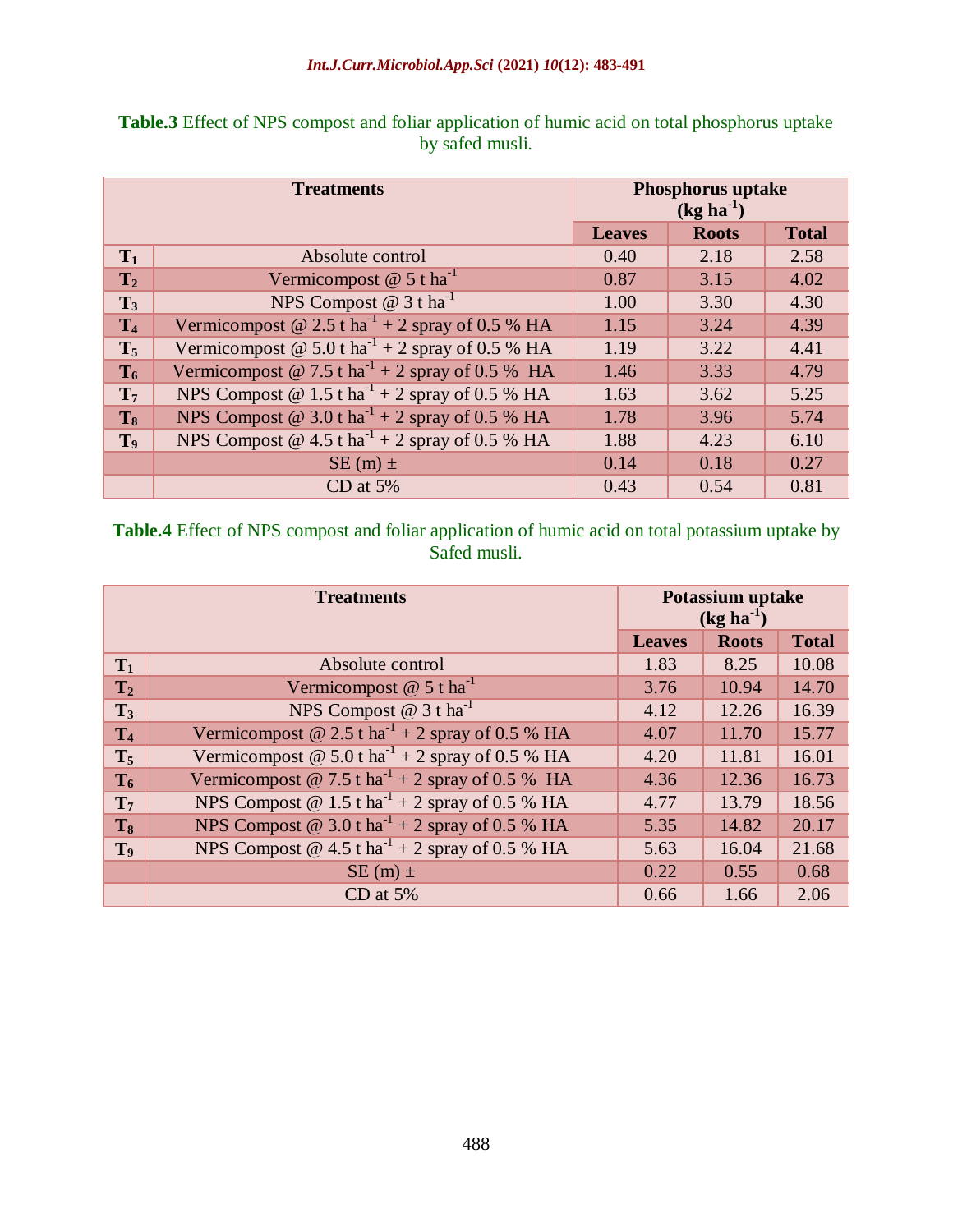| <b>Treatments</b> |                                                              | <b>Sulphur uptake</b><br>$(kg ha-1)$ |              |              |  |
|-------------------|--------------------------------------------------------------|--------------------------------------|--------------|--------------|--|
|                   |                                                              | <b>Leaves</b>                        | <b>Roots</b> | <b>Total</b> |  |
| $T_1$             | Absolute control                                             | 0.26                                 | 0.77         | 1.03         |  |
| T <sub>2</sub>    | Vermicompost $@ 5t \text{ ha}^{-1}$                          | 0.57                                 | 1.06         | 1.63         |  |
| $T_3$             | NPS Compost $@3t$ ha <sup>-1</sup>                           | 0.63                                 | 1.31         | 1.94         |  |
| T <sub>4</sub>    | Vermicompost @ 2.5 t ha <sup>-1</sup> + 2 spray of 0.5 % HA  | 0.64                                 | 1.22         | 1.86         |  |
| $T_5$             | Vermicompost @ 5.0 t ha <sup>-1</sup> + 2 spray of 0.5 % HA  | 0.61                                 | 1.21         | 1.82         |  |
| $T_6$             | Vermicompost @ 7.5 t ha <sup>-1</sup> + 2 spray of 0.5 % HA  | 0.73                                 | 1.31         | 2.04         |  |
| $\mathbf{T}_7$    | NPS Compost @ $1.5$ t ha <sup>-1</sup> + 2 spray of 0.5 % HA | 0.80                                 | 1.48         | 2.28         |  |
| $T_8$             | NPS Compost @ 3.0 t ha <sup>-1</sup> + 2 spray of 0.5 % HA   | 0.91                                 | 1.67         | 2.58         |  |
| T <sub>9</sub>    | NPS Compost @ $4.5$ t ha <sup>-1</sup> + 2 spray of 0.5 % HA | 1.00                                 | 1.82         | 2.82         |  |
|                   | $SE(m)$ ±                                                    | 0.048                                | 0.099        | 0.13         |  |
|                   | CD at $5%$                                                   | 0.14                                 | 0.29         | 0.41         |  |

**Table.5** Effect of NPS compost and foliar application of humic acid on total sulphur uptake by Safed musli.

**Table.6** Effect of NPS compost and foliar application of humic acid on total uptake of micronutrients by safed musli.

| <b>Treatments</b> |                                                              |        | <b>Total uptake of micronutrients</b><br>$(g \, ha^{-1})$ |       |       |  |
|-------------------|--------------------------------------------------------------|--------|-----------------------------------------------------------|-------|-------|--|
|                   |                                                              | Fe     | Mn                                                        | Zn    | Cu    |  |
| $T_1$             | Absolute control                                             | 122.54 | 20.21                                                     | 14.67 | 33.10 |  |
| T <sub>2</sub>    | Vermicompost $@ 5t$ ha <sup>-1</sup>                         | 190.97 | 29.12                                                     | 21.20 | 47.31 |  |
| $\mathbf{T}_3$    | NPS Compost $@ 3t \text{ ha}^{-1}$                           | 209.34 | 31.77                                                     | 25.58 | 52.89 |  |
| T <sub>4</sub>    | Vermicompost @ 2.5 t ha <sup>-1</sup> + 2 spray of 0.5 % HA  | 199.40 | 30.65                                                     | 25.46 | 50.11 |  |
| $T_5$             | Vermicompost @ 5.0 t ha <sup>-1</sup> + 2 spray of 0.5 % HA  | 204.94 | 30.68                                                     | 26.67 | 49.95 |  |
| $T_6$             | Vermicompost @ 7.5 t ha <sup>-1</sup> + 2 spray of 0.5 % HA  | 212.06 | 32.26                                                     | 28.11 | 52.48 |  |
| T <sub>7</sub>    | NPS Compost @ 1.5 t ha <sup>-1</sup> + 2 spray of 0.5 % HA   | 227.58 | 35.33                                                     | 31.91 | 57.28 |  |
| $T_8$             | NPS Compost @ $3.0$ t ha <sup>-1</sup> + 2 spray of 0.5 % HA | 250.02 | 38.19                                                     | 34.87 | 62.58 |  |
| T <sub>9</sub>    | NPS Compost @ $4.5$ t ha <sup>-1</sup> + 2 spray of 0.5 % HA | 265.02 | 41.78                                                     | 36.90 | 66.35 |  |
|                   | $SE(m)$ ±                                                    | 10.44  | 1.65                                                      | 1.14  | 1.96  |  |
|                   | CD                                                           | 31.29  | 4.96                                                      | 3.44  | 5.87  |  |

## **Total uptake of iron and manganese**

The total iron and manganese uptake (Table 6) by safed musli were noted significantly highest with the application of NPS compost  $\overline{\omega}$  4.5 t ha<sup>-1</sup> + 2 spray of 0.5 % humic acid 265.02 g ha<sup>-1</sup> and  $41.78$  g ha<sup>-1</sup> respectively which was found at par with NPS compost @

3.0 t ha<sup>-1</sup> + 2 spray of 0.5 % humic acid and found superior over rest of the treatments. The lowest total iron and manganese uptake by safed musli were recorded in absolute control. The maximum total iron and manganese uptake by safed musli were associated with the treatment NPS compost  $\omega$  4.5 t ha<sup>-1</sup> + 2 spray of 0.5 % humic acid attributed to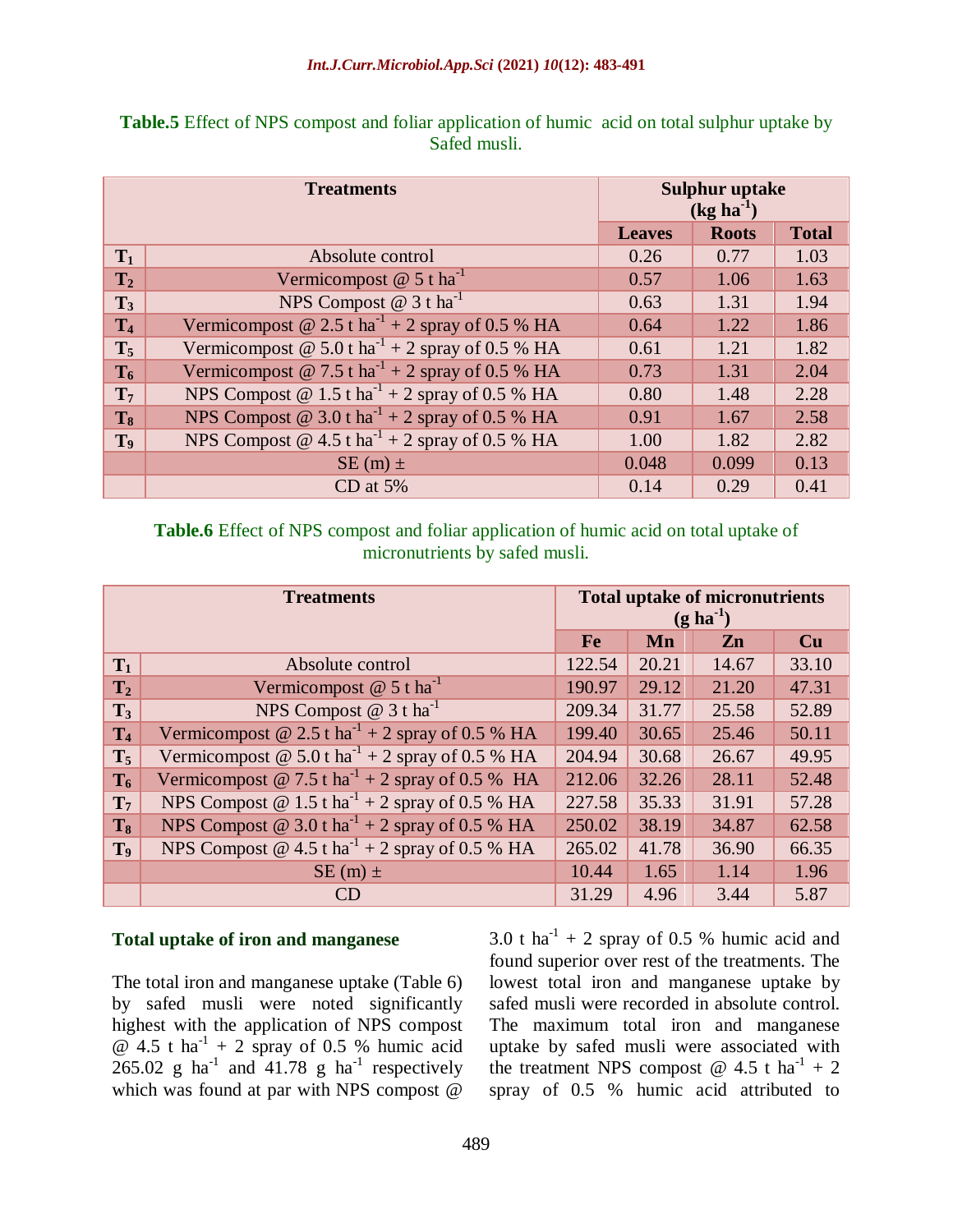incorporation of NPS compost and spray of humic acid which acts as source of micronutrient and also chelating agent. The humic acid release some nutrients and binds the mobile nutrients and release slowly in available form to crop which helps in enhancing the uptake of that nutrient by crop. The results corroborate the findings are reported by Wankhade *et al.,* (2004), Tufenkci *et al.,* (2006).

## **Total uptake of zinc and copper**

The total uptake of zinc and copper by safed musli were found significantly superior among the different treatment over absolute control. The data in respect of total uptake of zinc and copper by safed musli are presented in Table 6. The significantly highest total zinc (36.90 g ha<sup>-1</sup>) and copper uptake  $(66.35 \text{ g ha}^{-1})$  by safed musli were recorded with the application of NPS compost @  $4.5$  t ha<sup>-1</sup> + 2 spray of 0.5 % humic acid which was found at par with application of NPS compost @ 3.0 t ha<sup>-1</sup> + 2 spray of 0.5 % humic acid  $34.87$  g ha<sup>-1</sup> and 62.58 g ha<sup>-1</sup> respectively. The lowest total zinc and copper uptake by safed musli were recorded in absolute control. The results corroborate the findings in Chen *et al., (*1999).

The application of NPS compost  $@$  4.5 t ha<sup>-1</sup> along with 2 spray of 0.5 % humic acid at 60 and 90 DAP recorded significantly highest fresh root, dry root and dry matter yield of safed musli. The nutrient uptake by safed musli were recorded significantly highest with the application NPS compost  $\omega$  4.5 t ha<sup>-1</sup> along with 2 spray of 0.5 % humic acid at 60 and 90 DAP.

## **References**

- Ashraf, M. W., N. Saqib and T. B. Sarfraz. (2005). Biological effect of bio- fertilizer- humic acid on mung beans (*Vigna radiate* L.). Bio. And Biotech., 2(3):737-739.
- Bordia, P. C. (1992): Natural farming of wonder

herb safed musli (*Chlorophytum spp.*). Proc. Nat. Seminar Natural Farming. :69-77.

- Chen, Y., C. E. Clapp, H. Magen and V. W. Cline, 1999. Stimulation of Plant Growth by Humic Substances. *Royal Society of Chemistry, Cambridge,* UK, pp. 255-263.
- Chiaiese, P., Ohkama-Ohtsu, N., Molving, L., Godfree, R., Dove, H., Hocart, C., Fujiwara, T., Higgins, T. J. V. and Tabe, L., 2004. Sulphur and nitrogen nutrition influence the response of chipea seeds to an added, transgenic sink for organic sulphur. Journal of Exp. Bot., 55(404): 1889-1901.
- Chaudhary, B. R., Sharma, M. D., Shakya, S. M. and Gautam, D. M. 2006. Effect of growth
- El-Nemr, M. A., A. M. El-Bassiony, A. S. Tantawy and Z. F. Fawzy (2012-2013). Responses of Eggplant (*Solanum melongena* var. *esculentum* L) Plants to Different Foliar Concentrations of Some Bio-Stimulators Middle East Journal of Agriculture Research ISSN 2077-4605 Volume: 04 | Issue: 04 | Oct.-Dec. | 2015 Pages: 860-866.
- Gomez, K. A. and A. A. Gomez, 1984. Stastical procedure for agricultural Research Jhon wiely and sons, Newyork.
- Grubinger, V. P., (1992). Organic vegetable production and how it relates to Low Input Sustainable Agriculture (LISA). HortiScience 27: 759-760.
- Joy, P. P., K. E., Savithri, S. Mathew, J. Thomas, and K. Kurien, (2005). Effect of sole and combined application of FYM and fertilizer on growth, yield and quality of black musli *(Curligo orchioides*). *Journal of Medicinal and Aromatic Plant Sciences*, 27:454-461.
- Kirtikar, K. R. and B. D. Basu. (1975). Indian Medicinal Plants. : 4.  $(2^{nd} Ed.)$  Kobayashi T., Nakata T., Kuzumaki T. 2002. Effect of flavonoids on cell cycle progression in prostate cancer cells. Cancer Lett. 176: 17- 23.
- Kumar, D., A. P. Singh and A. Kumar, (2017). Nutrient uptake and yield of rice (*Oryza sativa* L.) as influenced by coal derived potassium humate and chemical fertilizers. *Oryza Vol. 54 No. 2, (200-207).*
- Mackowaik, C., P. Grossl, and B. Bugbee. (2001). Beneficial effects of humic acid on micronutrients availability to wheat. Soil Science Society Am. J., 65(6): 1744-1750.